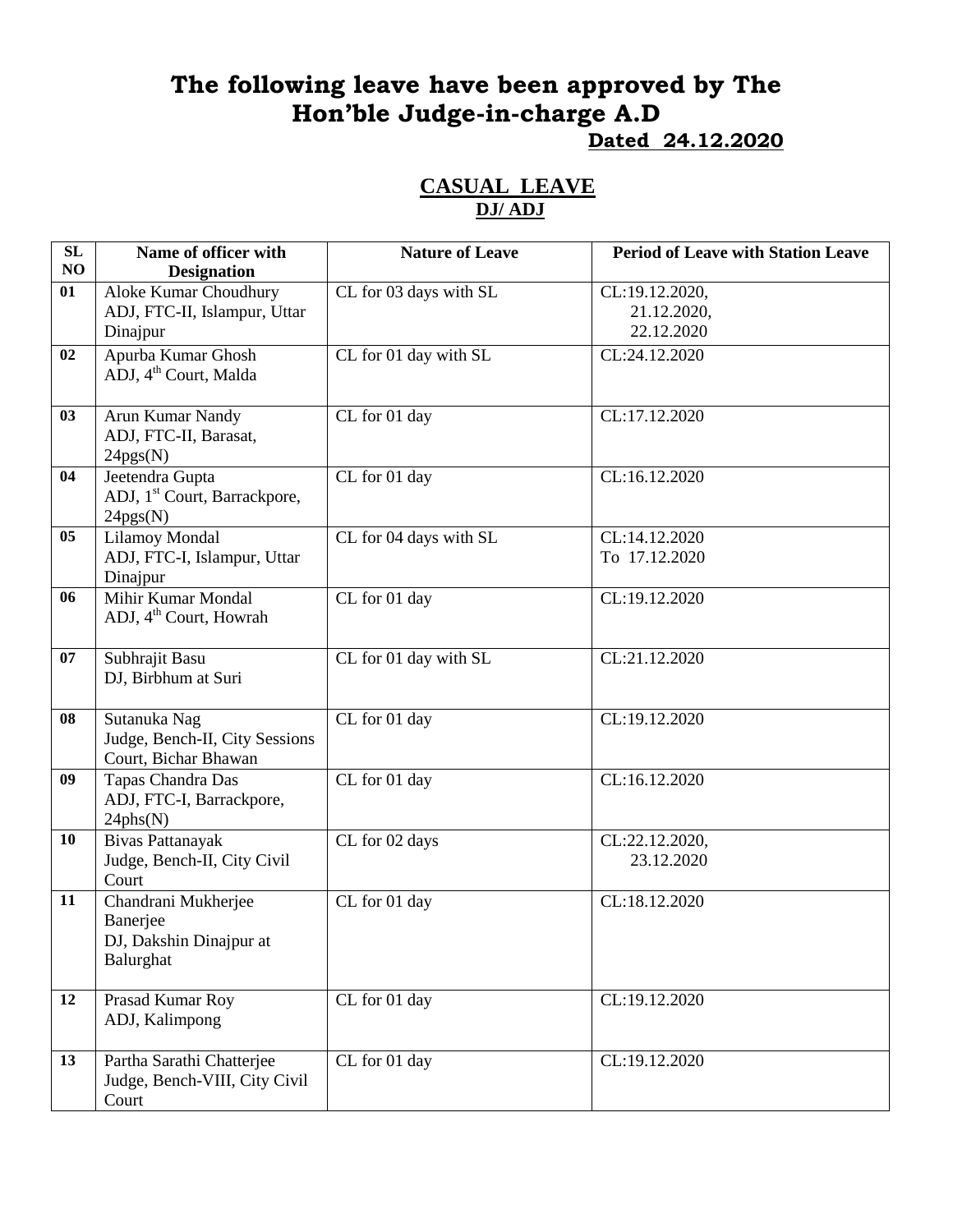| -14 | Prabir Kumar Misra                 | CL for 01 day  | CL:23.12.2020  |
|-----|------------------------------------|----------------|----------------|
|     | Judge, Bench-VI, City Civil        |                |                |
|     | Court                              |                |                |
| 15  | Anita Mathur                       | CL for 02 days | CL:17.12.2020, |
|     | ADJ, 5 <sup>th</sup> Court, Howrah |                | 18.12.2020     |
|     |                                    |                |                |
| 16  | Sujit Kumar Jha                    | CL for 02 days | CL:18.12.2020, |
|     | ADJ, $2nd$ Court, Krishnagar,      |                | 19.12.2020     |
|     | Nadia                              |                |                |

Sd/-

**Registrar (Judicial Service)**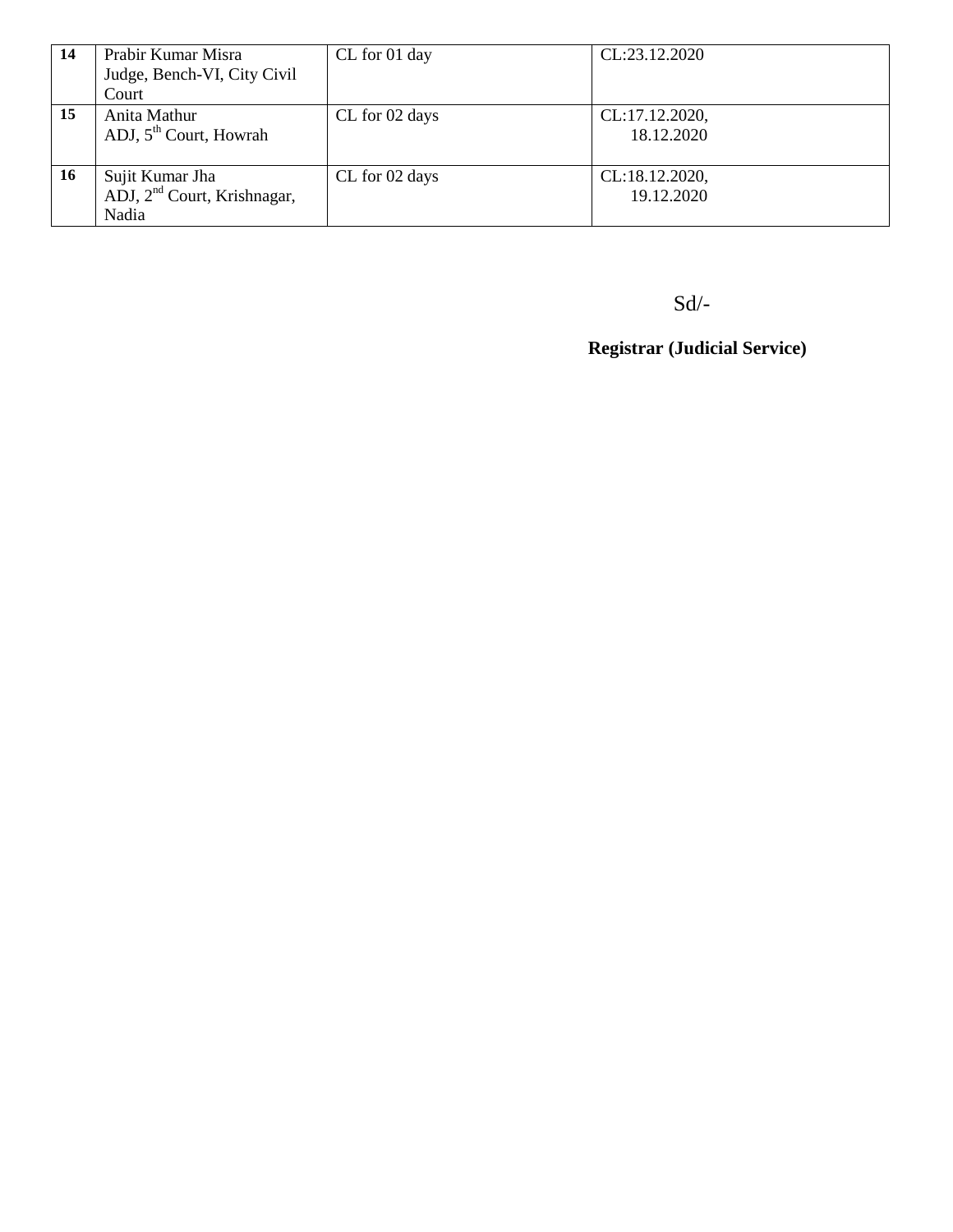### **The following leave have been approved by the Hon'ble Judge-in-Charge A.D.**

**Dated: 24.12.2020**

#### **CASUAL LEAVE DJ/ ADJ**

| SL<br>NO          | Name of officer with Designation                                                  | <b>Nature of Leave</b>  | <b>Period of Leave with Station</b><br>Leave |
|-------------------|-----------------------------------------------------------------------------------|-------------------------|----------------------------------------------|
| ī.                | Debabrata Mukherjee<br>ADJ, Islampur, Uttar Dinajpur                              | CL for 04 days with SLP | From 19.12.2020 to 22.12.2020                |
| 2.                | Devkumar Sukul<br>ADJ, 1 <sup>st</sup> Court, Raiganj, Uttar Dinajpur             | CL for 01 day           | On 14.12.2020                                |
| 3.                | Kallol Kumar Das<br>ADJ, Cooch Behar                                              | CL for 01 day           | On 23.12.2020                                |
| 4.                | Sri Prasanta Mukhopadhyay<br>ADJ, (Redesignated) Court, Bankura                   | CL for 02 days with SLP | From 22.12.2020 to 23.12.2020                |
| 5.                | Sri Sujay Sengupta<br>ADJ, Bolpur, Birbhum                                        | CL for 01 day           | On 17.12.2020                                |
| б.                | Soma Majumder<br>ADJ, Kandi, Murshidabad                                          | CL for 03 days with SLP | From 14.12.2020 to 16.12.2020                |
| 7                 | Sudipta Bhattacharjee<br>ADJ, Birbhum at Rampurhat                                | CL for 01 day           | On 19.12.2020                                |
| 8.                | Smt. Srimayi Kundu<br>ADJ, FTC-II, Lalbagh, Murshidabad                           | CL for 01 day with SLP  | On 19.12.2020                                |
| 9.                | Sri Sugato Majumder<br>District Judge,<br>Jalpaiguri                              | CL for 01 day           | On 23.12.2020                                |
| 10.               | Anupam Maiti<br>ADJ-cum-Judge Special Court, Chinsurah,<br>Hooghly                | CL for 03 days          | From 14.12.2020 to 16.12.2020                |
| 11.               | Bimal Kanti Bera,<br>ADJ, 3 <sup>rd</sup> Court, Asansol                          | CL for 02 days with SLP | CL: 19.12.2020<br>& 21.12.2020               |
| $\overline{12}$ . | <b>Bikash Banik</b><br>ADJ, 1 <sup>st</sup> Court, Durgapur, Paschim<br>Bardhaman | CL for 01 day with SLP  | On 16.12.2020                                |
| 13.               | Saket Kumar Jha                                                                   | CL for 01 day           | On 17.12.2020                                |
|                   | ADJ, 4 <sup>th</sup> Court, Asansol                                               | CL for 02 days          | $CL: 19.12.2020 \& 21.12.2020$               |
| 14.               | Sandip Karmakar<br>ADJ, FTC-2, Contai, Purba Midnapur                             | CL for 02 days          | CL: 17.12.2020 & 18.12.2020                  |
| 15.               | Sudeshna De (Chatterjee)<br>ADJ, 1 <sup>st</sup> Court, Darjeeling                | CL for 02 days          | CL: 09.12.2020 & 10.12.2020                  |
| 16.               | Manoj Kumar Prasad<br>ADJ, FTC-I, Asansol, Paschim Bardhaman                      | CL for 02 days with SLP | CL: 17.12.2020 & 18.12.2020                  |
| 17.               | Sharanya Sen Prasad<br>ADJ, 1 <sup>st</sup> Court, Asansol                        | CL for 02 days          | CL: 17.12.2020 & 18.12.2020                  |